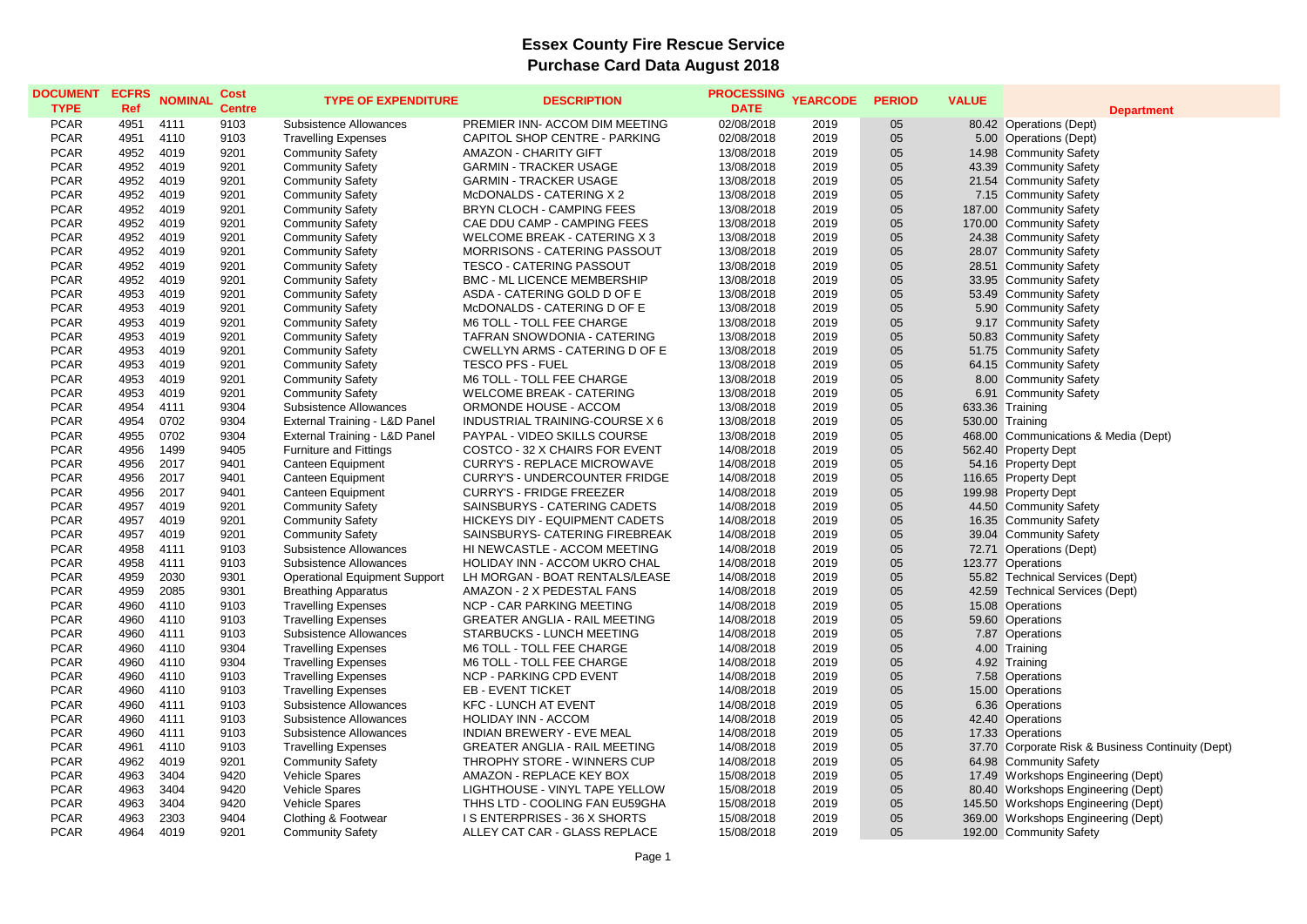| <b>DOCUMENT</b><br><b>TYPE</b> | <b>ECFRS</b><br>Ref | <b>NOMINAL</b> | Cost<br><b>Centre</b> | <b>TYPE OF EXPENDITURE</b>           | <b>DESCRIPTION</b>                                            | <b>PROCESSING</b><br><b>DATE</b> | <b>YEARCODE</b> | <b>PERIOD</b> | <b>VALUE</b> | <b>Department</b>                   |
|--------------------------------|---------------------|----------------|-----------------------|--------------------------------------|---------------------------------------------------------------|----------------------------------|-----------------|---------------|--------------|-------------------------------------|
| <b>PCAR</b>                    | 4964                | 4019           | 9201                  | <b>Community Safety</b>              | <b>ACCESS EXP - GAS CYLINDERS</b>                             | 15/08/2018                       | 2019            | 05            |              | 66.00 Community Safety              |
| <b>PCAR</b>                    | 4964                | 4019           | 9201                  | <b>Community Safety</b>              | GO OUTDOORS - COOKERS BASE                                    | 15/08/2018                       | 2019            | 05            |              | 55.44 Community Safety              |
| <b>PCAR</b>                    | 4964                | 4019           | 9201                  | <b>Community Safety</b>              | GO OUTDOORS - REFUND NO STOCK                                 | 15/08/2018                       | 2019            | 05            |              | -45.90 Community Safety             |
| <b>PCAR</b>                    | 4964                | 4019           | 9201                  | <b>Community Safety</b>              | GO OUTDOORS - COOKERS BASE                                    | 15/08/2018                       | 2019            | 05            |              | 12.72 Community Safety              |
| <b>PCAR</b>                    | 4964                | 4019           | 9201                  | <b>Community Safety</b>              | ASDA - FOOD FOR 2 PEOPLE                                      | 15/08/2018                       | 2019            | 05            |              | 21.95 Community Safety              |
| <b>PCAR</b>                    | 4964                | 4019           | 9201                  | <b>Community Safety</b>              | GO OUTDOORS - COOKERS BASE                                    | 15/08/2018                       | 2019            | 05            |              | 40.44 Community Safety              |
| <b>PCAR</b>                    | 4964                | 4019           | 9201                  | <b>Community Safety</b>              | McDONALDS - BREAKFAST X 1                                     | 15/08/2018                       | 2019            | 05            |              | 3.41 Community Safety               |
| <b>PCAR</b>                    | 4964                | 4019           | 9201                  | <b>Community Safety</b>              | McDONALDS - BREAKFAST X 2                                     | 15/08/2018                       | 2019            | 05            |              | 7.65 Community Safety               |
| <b>PCAR</b>                    | 4964                | 4019           | 9201                  | <b>Community Safety</b>              | SWALLOW FALLS HOTEL- EVE MEALS                                | 15/08/2018                       | 2019            | 05            |              | 29.58 Community Safety              |
| <b>PCAR</b>                    | 4964                | 4019           | 9201                  | <b>Community Safety</b>              | SWALLOW FALLS HOTEL - ACCOM                                   | 15/08/2018                       | 2019            | 05            |              | 217.29 Community Safety             |
| <b>PCAR</b>                    | 4964                | 4019           | 9201                  | <b>Community Safety</b>              | SWALLOW FALLS HOTEL- EVE MEALS                                | 15/08/2018                       | 2019            | 05            |              | 28.21 Community Safety              |
| <b>PCAR</b>                    | 4964                | 4019           | 9201                  | <b>Community Safety</b>              | SWALLOW FALLS HOTEL- EVE MEALS                                | 15/08/2018                       | 2019            | 05            |              | 72.62 Community Safety              |
| <b>PCAR</b>                    | 4964                | 4019           | 9201                  | <b>Community Safety</b>              | YHA SNOWDON - ACCOMMODATION                                   | 15/08/2018                       | 2019            | 05            |              | 308.37 Community Safety             |
| <b>PCAR</b>                    | 4964                | 4019           | 9201                  | <b>Community Safety</b>              | THE BMC - BMC MEMBERSHIP RENEW                                | 15/08/2018                       | 2019            | 05            |              | 33.95 Community Safety              |
| <b>PCAR</b>                    | 4965                | 4001           | 9404                  | Stationery                           | UL STANDARD- FOAM STD DOCUMENT                                | 15/08/2018                       | 2019            | 05            |              | 405.06 Purchasing & Supply (Dept)   |
| <b>PCAR</b>                    | 4966                | 0960           | 9504                  | <b>Occupational Health</b>           | COLCHESTER HOSP - VACCINATIONS                                | 15/08/2018                       | 2019            | 05            |              | 120.00 014 USAR                     |
| <b>PCAR</b>                    | 4966                | 0960           | 9504                  | <b>Occupational Health</b>           | COLCHESTER HOSP - VACCINATIONS                                | 15/08/2018                       | 2019            | 05            |              | 120.00 014 USAR                     |
| <b>PCAR</b>                    | 4966                | 2030           | 9053                  | <b>Operational Equipment Support</b> | HOMEBASE - CHAIN FOR 02 CAGE                                  | 15/08/2018                       | 2019            | 05            |              | 16.62 014 USAR                      |
| <b>PCAR</b>                    | 4966                | 0960           | 9504                  | Occupational Health                  | COLCHESTER HOSP - VACCINATIONS                                | 15/08/2018                       | 2019            | 05            |              | 120.00 014 USAR                     |
| <b>PCAR</b>                    | 4967                | 3404           | 9420                  | <b>Vehicle Spares</b>                | RING - REPAIR ELECTRONICS                                     | 15/08/2018                       | 2019            | 05            |              | 142.65 Workshops Engineering (Dept) |
| <b>PCAR</b>                    | 4967                | 3404           | 9420                  | <b>Vehicle Spares</b>                | J D ROBERTSON - CYLINDER HEAD                                 | 15/08/2018                       | 2019            | 05            |              | 55.00 Workshops Engineering (Dept)  |
| <b>PCAR</b>                    | 4967                | 3404           | 9420                  | <b>Vehicle Spares</b>                | LIGHTHOUSE-LABEL PRINT RIBBON                                 | 15/08/2018                       | 2019            | 05            |              | 55.45 Workshops Engineering (Dept)  |
| <b>PCAR</b>                    | 4968                | 0960           | 9504                  | <b>Occupational Health</b>           | COLCHESTER HOSP - VACCINATIONS                                | 15/08/2018                       | 2019            | 05            |              | 78.00 014 USAR                      |
| <b>PCAR</b>                    | 4969                | 4111           | 9103                  | Subsistence Allowances               | <b>TASSIMO- REFRESHMENTS VISITORS</b>                         | 15/08/2018                       | 2019            | 05            |              | 6.96 Service Leadership Team        |
| <b>PCAR</b>                    | 4969                | 4111           | 9304                  | Subsistence Allowances               | TRAVELODGE - ACCOM COURSE                                     | 15/08/2018                       | 2019            | 05            |              | 129.67 Service Leadership Team      |
| <b>PCAR</b>                    | 4969                | 4111           | 9304                  | Subsistence Allowances               | TRAVELODGE - ACCOM COURSE                                     | 15/08/2018                       | 2019            | 05            |              | 129.67 Service Leadership Team      |
| <b>PCAR</b>                    | 4969                | 3401           | 9420                  | Vehicle Maintenance                  | AUDI - 2 TYRE NEEDED EX65 UHV                                 | 15/08/2018                       | 2019            | 05            |              | 370.00 Service Leadership Team      |
| <b>PCAR</b>                    | 4970                | 4003           | 9405                  |                                      | Postage Direct Mailing & Carriage ROYAL MAIL - POSTAGE STAMPS | 15/08/2018                       | 2019            | 05            |              | 116.00 Community Safety (Dept)      |
| <b>PCAR</b>                    | 4970                | 4111           | 9304                  | Subsistence Allowances               | <b>GROUTS BAKERY - BUFFET</b>                                 | 15/08/2018                       | 2019            | 05            |              | 68.50 Community Safety (Dept)       |
| <b>PCAR</b>                    | 4971                | 4111           | 9304                  | Subsistence Allowances               | PREMIER INN - ACCOM COURSE                                    | 15/08/2018                       | 2019            | 05            |              | 193.75 Training (Dept)              |
| <b>PCAR</b>                    | 4971                | 0702           | 9304                  | External Training - L&D Panel        | PAYPAL - SEMINAR HIGH RISE                                    | 15/08/2018                       | 2019            | 05            |              | 495.00 Training (Dept)              |
| <b>PCAR</b>                    | 4971                | 0702           | 9304                  | External Training - L&D Panel        | PAYPAL - COURSE                                               | 15/08/2018                       | 2019            | 05            |              | 1,500.00 Training (Dept)            |
| <b>PCAR</b>                    | 4971                | 4111           | 9103                  | Subsistence Allowances               | PREMIER INN - ACCOM EVENT                                     | 15/08/2018                       | 2019            | 05            |              | 483.33 Operations                   |
| <b>PCAR</b>                    | 4971                | 4005           | 9505                  | <b>IT Consumables</b>                | J2 EFAX - ANNUAL SUBSCRIPTION                                 | 15/08/2018                       | 2019            | 05            | 75.00 ICT    |                                     |
| <b>PCAR</b>                    | 4971                | 4001           | 9404                  | Stationery                           | BSI - BS EN 1568 - 2,3,4:2018                                 | 15/08/2018                       | 2019            | 05            |              | 337.00 Purchasing & Supply          |
| <b>PCAR</b>                    | 4971                | 0960           | 9504                  | Occupational Health                  | MENS HEALTH - MANUALS X 200                                   | 15/08/2018                       | 2019            | 05            |              | 299.98 Human Resources              |
| <b>PCAR</b>                    | 4971                | 2017           | 9401                  | Canteen Equipment                    | <b>MORRISONS - REPLACE KETTLE</b>                             | 15/08/2018                       | 2019            | 05            |              | 20.83 Catering                      |
| <b>PCAR</b>                    | 4971                | 2087           | 9204                  | <b>Water Services</b>                | SCREWFIX - LINE MARKING PAINT                                 | 15/08/2018                       | 2019            | 05            |              | 53.11 Water Services                |
| <b>PCAR</b>                    | 4971                | 4019           | 9201                  | <b>Community Safety</b>              | AMAZON - CORDLESS KETTLE                                      | 15/08/2018                       | 2019            | 05            |              | 8.30 Community Safety               |
| <b>PCAR</b>                    | 4971                | 4019           | 9201                  | <b>Community Safety</b>              | TTS - FELT TIPS & SCISSORS                                    | 15/08/2018                       | 2019            | 05            |              | 47.94 Community Safety              |
| <b>PCAR</b>                    | 4971                | 0962           | 9504                  | <b>Employee Subscriptions</b>        | CIPS - RENEWAL MEMBERSHIP                                     | 15/08/2018                       | 2019            | 05            |              | 134.00 Purchasing & Supply (Dept)   |
| <b>PCAR</b>                    | 4972                | 0962           | 9504                  | <b>Employee Subscriptions</b>        | CIPD - MEMBERSHIP                                             | 16/08/2018                       | 2019            | 05            |              | 135.00 Human Resources (Dept)       |
| <b>PCAR</b>                    | 4972                | 6899           | 9504                  | Miscellaneous Expenses               | ONE4ALL GIFT CARD - GIFT CARDS                                | 16/08/2018                       | 2019            | 05            |              | 300.00 Human Resources (Dept)       |
| <b>PCAR</b>                    | 4973                | 4005           | 9505                  | <b>IT Consumables</b>                | UK SURPLUS- IPAD CASE/KEYBOARD                                | 16/08/2018                       | 2019            | 05            |              | 16.20 ICT - Consumables Hardware    |
| <b>PCAR</b>                    | 4973                | 4005           | 9505                  | <b>IT Consumables</b>                | <b>AMAZON - PHONE CASES</b>                                   | 16/08/2018                       | 2019            | 05            |              | 26.97 ICT - Consumables Hardware    |
| <b>PCAR</b>                    | 4973                | 4111           | 9103                  | Subsistence Allowances               | PREMIER INN - ACCOM X 2                                       | 16/08/2018                       | 2019            | 05            |              | 245.00 Community Safety (Dept)      |
| <b>PCAR</b>                    | 4974                | 4019           | 9201                  | <b>Community Safety</b>              | SAINSBURYS- CATERING FIREBREAK                                | 16/08/2018                       | 2019            | 05            |              | 21.75 Community Safety              |
| <b>PCAR</b>                    | 4974                | 4019           | 9201                  | <b>Community Safety</b>              | <b>TESCO - CATERING FIREBREAK</b>                             | 16/08/2018                       | 2019            | 05            |              | 99.90 Community Safety              |
| <b>PCAR</b>                    | 4974                | 4019           | 9201                  | <b>Community Safety</b>              | <b>TESCO - CATERING FIREBREAK</b>                             | 16/08/2018                       | 2019            | 05            |              | 58.20 Community Safety              |
| <b>PCAR</b>                    | 4974                | 4019           | 9201                  | <b>Community Safety</b>              | SAINSBURYS- CATERING FIREBREAK                                | 16/08/2018                       | 2019            | 05            |              | 20.01 Community Safety              |
| <b>PCAR</b>                    | 4974                | 4019           | 9201                  | <b>Community Safety</b>              | <b>TESCO - CATERING FIREBREAK</b>                             | 16/08/2018                       | 2019            | 05            |              | 49.13 Community Safety              |
|                                |                     |                |                       |                                      |                                                               |                                  |                 |               |              |                                     |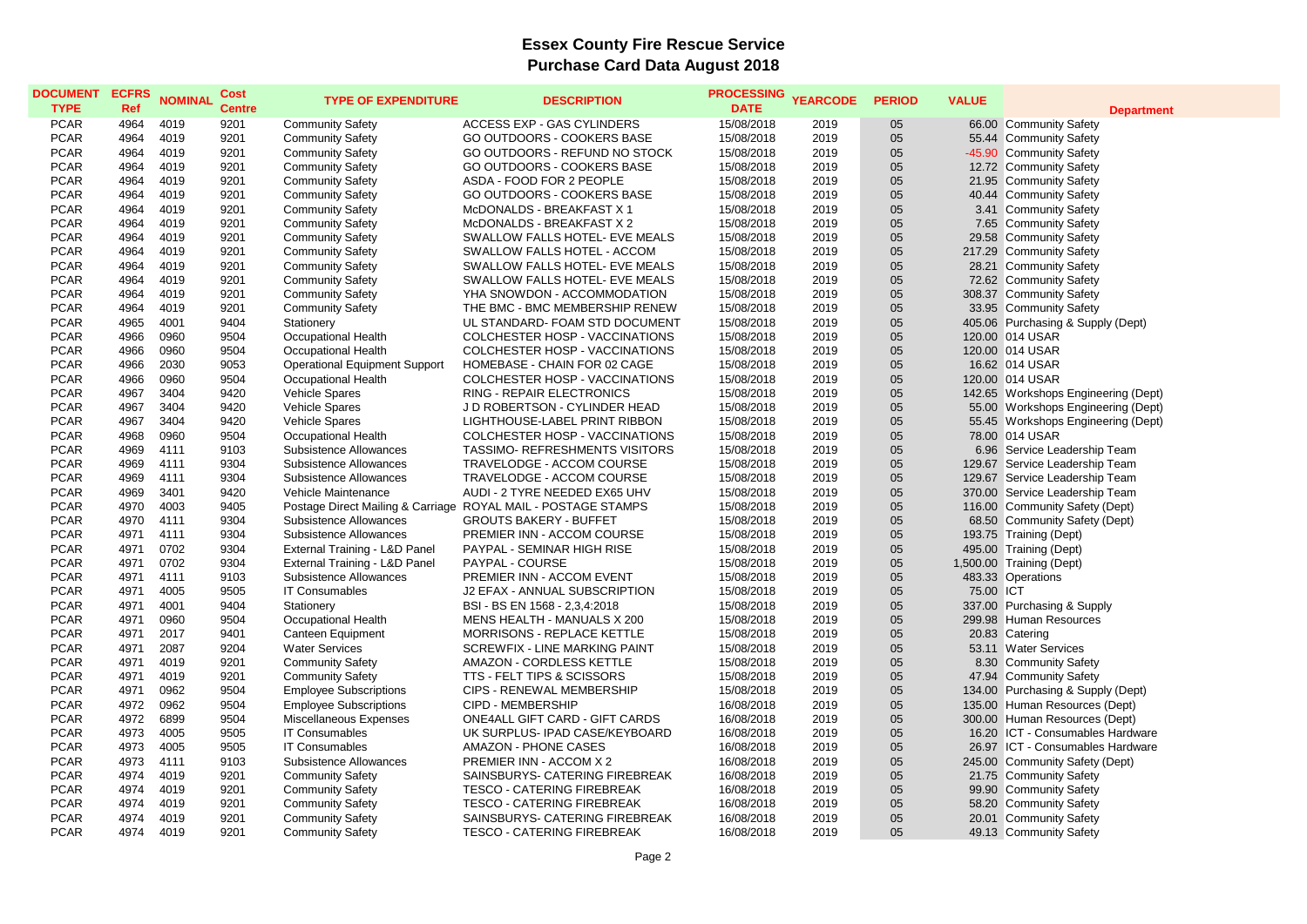| <b>PCAR</b><br>4019<br><b>TESCO - CATERING FIREBREAK</b><br>16/08/2018<br>05<br>4974<br>9201<br><b>Community Safety</b><br>2019<br>59.93 Community Safety<br><b>PCAR</b><br>4974<br>4019<br>9201<br><b>TESCO - CATERING FIREBREAK</b><br>16/08/2018<br>2019<br>05<br>51.28 Community Safety<br><b>Community Safety</b><br><b>PCAR</b><br>05<br>4974<br>4019<br>9201<br><b>Community Safety</b><br>SAINSBURYS- CATERING FIREBREAK<br>16/08/2018<br>2019<br>77.83 Community Safety<br><b>PCAR</b><br>4974<br>4019<br>9201<br><b>Community Safety</b><br>SAINSBURYS- CATERING FIREBREAK<br>16/08/2018<br>2019<br>05<br>50.13 Community Safety<br><b>PCAR</b><br>05<br>4975<br>4111<br>9304<br>Subsistence Allowances<br>2019<br>14.32 Service Leadership Team<br>TGI FRIDAY - EVE MEAL COURSE<br>16/08/2018<br><b>PCAR</b><br>4975<br>05<br>4111<br>9304<br>Subsistence Allowances<br>COCKED HAT - EVE MEAL COURSE<br>16/08/2018<br>2019<br>11.66 Service Leadership Team<br>05<br><b>PCAR</b><br>4976<br>4111<br>9103<br>Subsistence Allowances<br>TESCO - LUNCH ESMCP MEETING<br>16/08/2018<br>2019<br>4.20 Service Leadership Team<br><b>PCAR</b><br>05<br>4976<br>4110<br>9103<br>16/08/2018<br>2019<br>31.30<br>Service Leadership Team<br><b>Travelling Expenses</b><br>GREATER ANGLIA- RAIL ESMCP MTG<br><b>PCAR</b><br>05<br>4977<br>4110<br>9103<br><b>Travelling Expenses</b><br>HARWICK INT - RAIL RISE TTX<br>16/08/2018<br>2019<br>23.30 Operations (Dept)<br><b>PCAR</b><br>4977<br>4111<br>Subsistence Allowances<br>COSTA COFFEE - FOOD & DRINK<br>2019<br>05<br>14.01 Operations (Dept)<br>9103<br>16/08/2018<br><b>PCAR</b><br>4978<br>4015<br>8200<br>MORRISONS- BUFFET FOOD DEPOSIT<br>16/08/2018<br>2019<br>05<br>20.00 Operations (Dept)<br><b>Community Commanders Funds</b><br>05<br><b>PCAR</b><br>4978<br>4015<br>8200<br><b>Community Commanders Funds</b><br>MORRISONS- BUFFET FOOD BALANCE<br>16/08/2018<br>2019<br>16.00 Operations (Dept)<br>05<br><b>PCAR</b><br>4979<br>0960<br>9504<br>Occupational Health<br><b>COLCHESTR HOSP - VACCINATION</b><br>20/08/2018<br>257.00 014 USAR<br>2019<br><b>PCAR</b><br>4980<br>6899<br>9053<br>Miscellaneous Expenses<br>MARKSTEY PETS - TRAINING AIDS<br>2019<br>05<br>31.37 014 USAR<br>20/08/2018<br>05<br><b>PCAR</b><br>4980<br>4111<br>9304<br>Subsistence Allowances<br><b>WELCOME BREAK - COFFEE</b><br>20/08/2018<br>2019<br>3.07 014 USAR<br><b>PCAR</b><br>4980<br>4111<br>9304<br>Subsistence Allowances<br><b>WELCOME BREAK - LUNCH &amp; COFFEE</b><br>20/08/2018<br>2019<br>05<br>7.23 014 USAR<br>05<br><b>PCAR</b><br>4981<br>4005<br>9505<br>2019<br><b>IT Consumables</b><br><b>AMAZON - CABLE TIES</b><br>20/08/2018<br>13.18 ICT - Consumables - Others<br>05<br><b>PCAR</b><br>4981<br>2040<br>9505<br>THUNDERHEAD ENG - PYROSIM<br>20/08/2018<br>1,068.15 ICT - IT Dept Software Maint<br><b>IT Maintenance and Contracts</b><br>2019<br><b>PCAR</b><br>4981<br>2040<br>9505<br>IT Maintenance and Contracts<br>THUNDERHEAD ENG - PYROSIM<br>20/08/2018<br>2019<br>05<br>-1,068.15 ICT - IT Dept Software Maint<br>05<br><b>PCAR</b><br>4981<br><b>B217</b><br>9505<br>1,068.15 ICT - IT Dept Software Maint<br>Payments in Advance<br>THUNDERHEAD PYROSIM Jul18Jun19<br>20/08/2018<br>2019<br><b>PCAR</b><br>4981<br>4005<br>9505<br><b>IT Consumables</b><br>ACTIONVEX - ACTION EX SOFTWARE<br>20/08/2018<br>2019<br>05<br>1,036.72 ICT - IT Dept Software Maint<br>05<br><b>PCAR</b><br>4981<br>4005<br>9505<br><b>IT Consumables</b><br>2019<br>J2 EFAX - MONTHLY SUBSCRIPTION<br>20/08/2018<br>11.00 ICT - Communications Voice<br><b>PCAR</b><br>4981<br>4005<br>9505<br>AMAZON PRIME - SUBSCRIPTION<br>20/08/2018<br>2019<br>05<br>7.99 ICT (Dept)<br><b>IT Consumables</b><br><b>PCAR</b><br>4981<br>2040<br>9505<br>IT Maintenance and Contracts<br>SOFTWARE SHELF - PRINTMASTER<br>2019<br>05<br>362.39 ICT - IT Dept Software Maint<br>20/08/2018<br><b>PCAR</b><br>4981<br>2040<br>9505<br>RAPID WEB SERVICE-CERTIFICATES<br>05<br>33.02 ICT - IT Dept Software Maint<br>IT Maintenance and Contracts<br>20/08/2018<br>2019<br><b>PCAR</b><br>4982<br>2032<br>9301<br>05<br>243.65 Technical Services (Dept)<br>Operational Equip-Initial Purchase CSIEQUIPMENT- EVIDENCE MARKERS<br>20/08/2018<br>2019<br>05<br><b>PCAR</b><br>4982<br>2032<br>9301<br>Operational Equip-Initial Purchase AMAZON - MULTISURFACE CRAYONS<br>20/08/2018<br>2019<br>13.18 Technical Services (Dept)<br><b>PCAR</b><br>4982<br>2032<br>9301<br>2019<br>05<br>Operational Equip-Initial Purchase AMAZON-LASER MEASURE & CRAYONS<br>20/08/2018<br>94.95 Technical Services (Dept)<br><b>PCAR</b><br>4111<br>05<br>4982<br>9304<br>Subsistence Allowances<br>HOLIDAY INN - ACCOM COURSE<br>20/08/2018<br>2019<br>86.67 Training (Dept)<br><b>PCAR</b><br>4982<br>4111<br>9304<br>HOLIDAY INN - ACCOM COURSE<br>20/08/2018<br>05<br>86.67 Training (Dept)<br>Subsistence Allowances<br>2019<br><b>PCAR</b><br>2030<br>05<br>4982<br>9053<br><b>Operational Equipment Support</b><br>FLYBUBBLE - KARABINER X 2<br>20/08/2018<br>2019<br>123.04 Operations - USAR<br><b>PCAR</b><br>4982<br>05<br>4111<br>9103<br>Subsistence Allowances<br>VILLAGE HOTEL-ACCOM CONFERENCE<br>20/08/2018<br>2019<br>62.50 Service Leadership Team<br><b>PCAR</b><br>4982<br>2087<br>9204<br><b>Water Services</b><br>2019<br>05<br>66.67 Water Services<br>PTCTOOLS - ANGLE GRINDER GUARD<br>20/08/2018<br>05<br><b>PCAR</b><br>4982<br>4111<br>9103<br>Subsistence Allowances<br>PREMIER INN - ACCOM MEETING<br>20/08/2018<br>2019<br>395.00 Operations<br><b>PCAR</b><br>4982<br>4111<br>05<br>9103<br>Subsistence Allowances<br>PREMIER INN-ACCOM<br>20/08/2018<br>2019<br>144.17 Community Safety (Dept)<br><b>PCAR</b><br>2303<br>05<br>4982<br>9404<br>Clothing & Footwear<br>NIGHTGEAR - 511 TDU BELT<br>20/08/2018<br>2019<br>9.37 Operations (Dept)<br><b>PCAR</b><br>05<br>4982<br>4003<br>9405<br>ROYAL MAIL- PRE PAID ENVELOPES<br>20/08/2018<br>2019<br>270.00<br>Community Safety (Dept)<br>Postage Direct Mailing & Carriage<br><b>PCAR</b><br>05<br>4983<br>4111<br>9304<br>Subsistence Allowances<br>SAINSBURYS - FOOD CPD DAY<br>21/08/2018<br>2019<br>7.80 Workplace Safety (Dept)<br><b>PCAR</b><br>05<br>4983<br>4110<br>9103<br><b>Travelling Expenses</b><br><b>GREATER ANGLIA - RAIL SEMINAR</b><br>21/08/2018<br>2019<br>31.30 Workplace Safety (Dept)<br><b>PCAR</b><br>4984<br>4016<br>9504<br>05<br>FACEBOOK - RECRUITMENT ADVERTS<br>21/08/2018<br>2019<br>34.89 Communications & Media (Dept)<br>Recruitment<br>05<br><b>PCAR</b><br>4984<br>4002<br>9300<br>Printing - Brochures/Flysheets/Sen FACEBOOK - RECRUITMENT ADVERTS<br>21/08/2018<br>2019<br>Communications & Media (Dept)<br>51.30<br><b>PCAR</b><br>4016<br>05<br>4984<br>9504<br>Recruitment<br>FACEBOOK - RECRUITMENT ADVERTS<br>21/08/2018<br>2019<br>Communications & Media (Dept)<br>35.20<br><b>PCAR</b><br>4984<br>4002<br>9300<br>Printing - Brochures/Flysheets/Sen FACEBOOK - RECRUITMENT ADVERTS<br>21/08/2018<br>2019<br>05<br>3.65 Communications & Media (Dept)<br><b>PCAR</b><br>4985<br>4110<br>9103<br>21/08/2018<br>2019<br>05<br>43.70 Service Leadership Team<br><b>Travelling Expenses</b><br><b>GREATER ANGLIA - RAIL MEETING</b><br><b>PCAR</b><br>4986<br>9304<br>CHINESE BUFFET - EVE MEALS<br>05<br>4111<br>Subsistence Allowances<br>21/08/2018<br>2019<br>92.94 Training<br>05<br><b>PCAR</b><br>4986<br>4111<br>9304<br>Subsistence Allowances<br>HOLIDAY INN - ACCOM EVENT<br>21/08/2018<br>2019<br>583.68 Training<br><b>PCAR</b><br>05<br>4987<br>4110<br>9304<br>ROYALS SOUTHEND - PARKING<br>21/08/2018<br>2019<br><b>Travelling Expenses</b><br>18.75 Health & Safety (Dept)<br><b>PCAR</b><br>05<br>4987<br>4110<br>9304<br><b>Travelling Expenses</b><br>CHELMSFORD COUNCIL - PARKING<br>21/08/2018<br>2019<br>2.67 Health & Safety (Dept)<br><b>PCAR</b><br>4988<br>4019<br><b>Community Safety</b><br>2019<br>05<br>64.36 Community Safety<br>9201<br>HARVESTER - EVE MEALS MEETING<br>21/08/2018<br><b>PCAR</b><br>9201<br>05<br>4988<br>4019<br><b>Community Safety</b><br>SODEXO - LUNCH SAFETY DAY<br>21/08/2018<br>2019<br>40.17 Community Safety<br>05<br><b>PCAR</b><br>4988<br>4019<br>9201<br>2019<br>58.00 Community Safety | <b>DOCUMENT</b><br><b>TYPE</b> | <b>ECFRS</b><br>Ref | <b>NOMINAL</b> | Cost<br><b>Centre</b> | <b>TYPE OF EXPENDITURE</b> | <b>DESCRIPTION</b>        | <b>PROCESSING</b><br><b>DATE</b> | <b>YEARCODE</b> | <b>PERIOD</b> | <b>VALUE</b> | <b>Department</b> |
|----------------------------------------------------------------------------------------------------------------------------------------------------------------------------------------------------------------------------------------------------------------------------------------------------------------------------------------------------------------------------------------------------------------------------------------------------------------------------------------------------------------------------------------------------------------------------------------------------------------------------------------------------------------------------------------------------------------------------------------------------------------------------------------------------------------------------------------------------------------------------------------------------------------------------------------------------------------------------------------------------------------------------------------------------------------------------------------------------------------------------------------------------------------------------------------------------------------------------------------------------------------------------------------------------------------------------------------------------------------------------------------------------------------------------------------------------------------------------------------------------------------------------------------------------------------------------------------------------------------------------------------------------------------------------------------------------------------------------------------------------------------------------------------------------------------------------------------------------------------------------------------------------------------------------------------------------------------------------------------------------------------------------------------------------------------------------------------------------------------------------------------------------------------------------------------------------------------------------------------------------------------------------------------------------------------------------------------------------------------------------------------------------------------------------------------------------------------------------------------------------------------------------------------------------------------------------------------------------------------------------------------------------------------------------------------------------------------------------------------------------------------------------------------------------------------------------------------------------------------------------------------------------------------------------------------------------------------------------------------------------------------------------------------------------------------------------------------------------------------------------------------------------------------------------------------------------------------------------------------------------------------------------------------------------------------------------------------------------------------------------------------------------------------------------------------------------------------------------------------------------------------------------------------------------------------------------------------------------------------------------------------------------------------------------------------------------------------------------------------------------------------------------------------------------------------------------------------------------------------------------------------------------------------------------------------------------------------------------------------------------------------------------------------------------------------------------------------------------------------------------------------------------------------------------------------------------------------------------------------------------------------------------------------------------------------------------------------------------------------------------------------------------------------------------------------------------------------------------------------------------------------------------------------------------------------------------------------------------------------------------------------------------------------------------------------------------------------------------------------------------------------------------------------------------------------------------------------------------------------------------------------------------------------------------------------------------------------------------------------------------------------------------------------------------------------------------------------------------------------------------------------------------------------------------------------------------------------------------------------------------------------------------------------------------------------------------------------------------------------------------------------------------------------------------------------------------------------------------------------------------------------------------------------------------------------------------------------------------------------------------------------------------------------------------------------------------------------------------------------------------------------------------------------------------------------------------------------------------------------------------------------------------------------------------------------------------------------------------------------------------------------------------------------------------------------------------------------------------------------------------------------------------------------------------------------------------------------------------------------------------------------------------------------------------------------------------------------------------------------------------------------------------------------------------------------------------------------------------------------------------------------------------------------------------------------------------------------------------------------------------------------------------------------------------------------------------------------------------------------------------------------------------------------------------------------------------------------------------------------------------------------------------------------------------------------------------------------------------------------------------------------------------------------------------------------------------------------------------------------------------------------------------------------------------------------------------------------------------------------------------------------------------------------------------------------------------------------------------------------------------------------------------------------------------------------------------------------------------------------------------------------------------------------------------------------------------------------------------------------------------------------------------------------------------------------------------------------------------------------------------------------------------------------------------------------------------------------------------------------------------------------------------------------------------------------------------------------------------------------------------------------------------------------------------------------------------------------------------------------------------------------------------------------------------------------------------------------------------------------------------------------------------------------------------------------------------------------|--------------------------------|---------------------|----------------|-----------------------|----------------------------|---------------------------|----------------------------------|-----------------|---------------|--------------|-------------------|
|                                                                                                                                                                                                                                                                                                                                                                                                                                                                                                                                                                                                                                                                                                                                                                                                                                                                                                                                                                                                                                                                                                                                                                                                                                                                                                                                                                                                                                                                                                                                                                                                                                                                                                                                                                                                                                                                                                                                                                                                                                                                                                                                                                                                                                                                                                                                                                                                                                                                                                                                                                                                                                                                                                                                                                                                                                                                                                                                                                                                                                                                                                                                                                                                                                                                                                                                                                                                                                                                                                                                                                                                                                                                                                                                                                                                                                                                                                                                                                                                                                                                                                                                                                                                                                                                                                                                                                                                                                                                                                                                                                                                                                                                                                                                                                                                                                                                                                                                                                                                                                                                                                                                                                                                                                                                                                                                                                                                                                                                                                                                                                                                                                                                                                                                                                                                                                                                                                                                                                                                                                                                                                                                                                                                                                                                                                                                                                                                                                                                                                                                                                                                                                                                                                                                                                                                                                                                                                                                                                                                                                                                                                                                                                                                                                                                                                                                                                                                                                                                                                                                                                                                                                                                                                                                                                                                                                                                                                                                                                                                                                                                                                                                                                                                                                                                                                                                        |                                |                     |                |                       |                            |                           |                                  |                 |               |              |                   |
|                                                                                                                                                                                                                                                                                                                                                                                                                                                                                                                                                                                                                                                                                                                                                                                                                                                                                                                                                                                                                                                                                                                                                                                                                                                                                                                                                                                                                                                                                                                                                                                                                                                                                                                                                                                                                                                                                                                                                                                                                                                                                                                                                                                                                                                                                                                                                                                                                                                                                                                                                                                                                                                                                                                                                                                                                                                                                                                                                                                                                                                                                                                                                                                                                                                                                                                                                                                                                                                                                                                                                                                                                                                                                                                                                                                                                                                                                                                                                                                                                                                                                                                                                                                                                                                                                                                                                                                                                                                                                                                                                                                                                                                                                                                                                                                                                                                                                                                                                                                                                                                                                                                                                                                                                                                                                                                                                                                                                                                                                                                                                                                                                                                                                                                                                                                                                                                                                                                                                                                                                                                                                                                                                                                                                                                                                                                                                                                                                                                                                                                                                                                                                                                                                                                                                                                                                                                                                                                                                                                                                                                                                                                                                                                                                                                                                                                                                                                                                                                                                                                                                                                                                                                                                                                                                                                                                                                                                                                                                                                                                                                                                                                                                                                                                                                                                                                                        |                                |                     |                |                       |                            |                           |                                  |                 |               |              |                   |
|                                                                                                                                                                                                                                                                                                                                                                                                                                                                                                                                                                                                                                                                                                                                                                                                                                                                                                                                                                                                                                                                                                                                                                                                                                                                                                                                                                                                                                                                                                                                                                                                                                                                                                                                                                                                                                                                                                                                                                                                                                                                                                                                                                                                                                                                                                                                                                                                                                                                                                                                                                                                                                                                                                                                                                                                                                                                                                                                                                                                                                                                                                                                                                                                                                                                                                                                                                                                                                                                                                                                                                                                                                                                                                                                                                                                                                                                                                                                                                                                                                                                                                                                                                                                                                                                                                                                                                                                                                                                                                                                                                                                                                                                                                                                                                                                                                                                                                                                                                                                                                                                                                                                                                                                                                                                                                                                                                                                                                                                                                                                                                                                                                                                                                                                                                                                                                                                                                                                                                                                                                                                                                                                                                                                                                                                                                                                                                                                                                                                                                                                                                                                                                                                                                                                                                                                                                                                                                                                                                                                                                                                                                                                                                                                                                                                                                                                                                                                                                                                                                                                                                                                                                                                                                                                                                                                                                                                                                                                                                                                                                                                                                                                                                                                                                                                                                                                        |                                |                     |                |                       |                            |                           |                                  |                 |               |              |                   |
|                                                                                                                                                                                                                                                                                                                                                                                                                                                                                                                                                                                                                                                                                                                                                                                                                                                                                                                                                                                                                                                                                                                                                                                                                                                                                                                                                                                                                                                                                                                                                                                                                                                                                                                                                                                                                                                                                                                                                                                                                                                                                                                                                                                                                                                                                                                                                                                                                                                                                                                                                                                                                                                                                                                                                                                                                                                                                                                                                                                                                                                                                                                                                                                                                                                                                                                                                                                                                                                                                                                                                                                                                                                                                                                                                                                                                                                                                                                                                                                                                                                                                                                                                                                                                                                                                                                                                                                                                                                                                                                                                                                                                                                                                                                                                                                                                                                                                                                                                                                                                                                                                                                                                                                                                                                                                                                                                                                                                                                                                                                                                                                                                                                                                                                                                                                                                                                                                                                                                                                                                                                                                                                                                                                                                                                                                                                                                                                                                                                                                                                                                                                                                                                                                                                                                                                                                                                                                                                                                                                                                                                                                                                                                                                                                                                                                                                                                                                                                                                                                                                                                                                                                                                                                                                                                                                                                                                                                                                                                                                                                                                                                                                                                                                                                                                                                                                                        |                                |                     |                |                       |                            |                           |                                  |                 |               |              |                   |
|                                                                                                                                                                                                                                                                                                                                                                                                                                                                                                                                                                                                                                                                                                                                                                                                                                                                                                                                                                                                                                                                                                                                                                                                                                                                                                                                                                                                                                                                                                                                                                                                                                                                                                                                                                                                                                                                                                                                                                                                                                                                                                                                                                                                                                                                                                                                                                                                                                                                                                                                                                                                                                                                                                                                                                                                                                                                                                                                                                                                                                                                                                                                                                                                                                                                                                                                                                                                                                                                                                                                                                                                                                                                                                                                                                                                                                                                                                                                                                                                                                                                                                                                                                                                                                                                                                                                                                                                                                                                                                                                                                                                                                                                                                                                                                                                                                                                                                                                                                                                                                                                                                                                                                                                                                                                                                                                                                                                                                                                                                                                                                                                                                                                                                                                                                                                                                                                                                                                                                                                                                                                                                                                                                                                                                                                                                                                                                                                                                                                                                                                                                                                                                                                                                                                                                                                                                                                                                                                                                                                                                                                                                                                                                                                                                                                                                                                                                                                                                                                                                                                                                                                                                                                                                                                                                                                                                                                                                                                                                                                                                                                                                                                                                                                                                                                                                                                        |                                |                     |                |                       |                            |                           |                                  |                 |               |              |                   |
|                                                                                                                                                                                                                                                                                                                                                                                                                                                                                                                                                                                                                                                                                                                                                                                                                                                                                                                                                                                                                                                                                                                                                                                                                                                                                                                                                                                                                                                                                                                                                                                                                                                                                                                                                                                                                                                                                                                                                                                                                                                                                                                                                                                                                                                                                                                                                                                                                                                                                                                                                                                                                                                                                                                                                                                                                                                                                                                                                                                                                                                                                                                                                                                                                                                                                                                                                                                                                                                                                                                                                                                                                                                                                                                                                                                                                                                                                                                                                                                                                                                                                                                                                                                                                                                                                                                                                                                                                                                                                                                                                                                                                                                                                                                                                                                                                                                                                                                                                                                                                                                                                                                                                                                                                                                                                                                                                                                                                                                                                                                                                                                                                                                                                                                                                                                                                                                                                                                                                                                                                                                                                                                                                                                                                                                                                                                                                                                                                                                                                                                                                                                                                                                                                                                                                                                                                                                                                                                                                                                                                                                                                                                                                                                                                                                                                                                                                                                                                                                                                                                                                                                                                                                                                                                                                                                                                                                                                                                                                                                                                                                                                                                                                                                                                                                                                                                                        |                                |                     |                |                       |                            |                           |                                  |                 |               |              |                   |
|                                                                                                                                                                                                                                                                                                                                                                                                                                                                                                                                                                                                                                                                                                                                                                                                                                                                                                                                                                                                                                                                                                                                                                                                                                                                                                                                                                                                                                                                                                                                                                                                                                                                                                                                                                                                                                                                                                                                                                                                                                                                                                                                                                                                                                                                                                                                                                                                                                                                                                                                                                                                                                                                                                                                                                                                                                                                                                                                                                                                                                                                                                                                                                                                                                                                                                                                                                                                                                                                                                                                                                                                                                                                                                                                                                                                                                                                                                                                                                                                                                                                                                                                                                                                                                                                                                                                                                                                                                                                                                                                                                                                                                                                                                                                                                                                                                                                                                                                                                                                                                                                                                                                                                                                                                                                                                                                                                                                                                                                                                                                                                                                                                                                                                                                                                                                                                                                                                                                                                                                                                                                                                                                                                                                                                                                                                                                                                                                                                                                                                                                                                                                                                                                                                                                                                                                                                                                                                                                                                                                                                                                                                                                                                                                                                                                                                                                                                                                                                                                                                                                                                                                                                                                                                                                                                                                                                                                                                                                                                                                                                                                                                                                                                                                                                                                                                                                        |                                |                     |                |                       |                            |                           |                                  |                 |               |              |                   |
|                                                                                                                                                                                                                                                                                                                                                                                                                                                                                                                                                                                                                                                                                                                                                                                                                                                                                                                                                                                                                                                                                                                                                                                                                                                                                                                                                                                                                                                                                                                                                                                                                                                                                                                                                                                                                                                                                                                                                                                                                                                                                                                                                                                                                                                                                                                                                                                                                                                                                                                                                                                                                                                                                                                                                                                                                                                                                                                                                                                                                                                                                                                                                                                                                                                                                                                                                                                                                                                                                                                                                                                                                                                                                                                                                                                                                                                                                                                                                                                                                                                                                                                                                                                                                                                                                                                                                                                                                                                                                                                                                                                                                                                                                                                                                                                                                                                                                                                                                                                                                                                                                                                                                                                                                                                                                                                                                                                                                                                                                                                                                                                                                                                                                                                                                                                                                                                                                                                                                                                                                                                                                                                                                                                                                                                                                                                                                                                                                                                                                                                                                                                                                                                                                                                                                                                                                                                                                                                                                                                                                                                                                                                                                                                                                                                                                                                                                                                                                                                                                                                                                                                                                                                                                                                                                                                                                                                                                                                                                                                                                                                                                                                                                                                                                                                                                                                                        |                                |                     |                |                       |                            |                           |                                  |                 |               |              |                   |
|                                                                                                                                                                                                                                                                                                                                                                                                                                                                                                                                                                                                                                                                                                                                                                                                                                                                                                                                                                                                                                                                                                                                                                                                                                                                                                                                                                                                                                                                                                                                                                                                                                                                                                                                                                                                                                                                                                                                                                                                                                                                                                                                                                                                                                                                                                                                                                                                                                                                                                                                                                                                                                                                                                                                                                                                                                                                                                                                                                                                                                                                                                                                                                                                                                                                                                                                                                                                                                                                                                                                                                                                                                                                                                                                                                                                                                                                                                                                                                                                                                                                                                                                                                                                                                                                                                                                                                                                                                                                                                                                                                                                                                                                                                                                                                                                                                                                                                                                                                                                                                                                                                                                                                                                                                                                                                                                                                                                                                                                                                                                                                                                                                                                                                                                                                                                                                                                                                                                                                                                                                                                                                                                                                                                                                                                                                                                                                                                                                                                                                                                                                                                                                                                                                                                                                                                                                                                                                                                                                                                                                                                                                                                                                                                                                                                                                                                                                                                                                                                                                                                                                                                                                                                                                                                                                                                                                                                                                                                                                                                                                                                                                                                                                                                                                                                                                                                        |                                |                     |                |                       |                            |                           |                                  |                 |               |              |                   |
|                                                                                                                                                                                                                                                                                                                                                                                                                                                                                                                                                                                                                                                                                                                                                                                                                                                                                                                                                                                                                                                                                                                                                                                                                                                                                                                                                                                                                                                                                                                                                                                                                                                                                                                                                                                                                                                                                                                                                                                                                                                                                                                                                                                                                                                                                                                                                                                                                                                                                                                                                                                                                                                                                                                                                                                                                                                                                                                                                                                                                                                                                                                                                                                                                                                                                                                                                                                                                                                                                                                                                                                                                                                                                                                                                                                                                                                                                                                                                                                                                                                                                                                                                                                                                                                                                                                                                                                                                                                                                                                                                                                                                                                                                                                                                                                                                                                                                                                                                                                                                                                                                                                                                                                                                                                                                                                                                                                                                                                                                                                                                                                                                                                                                                                                                                                                                                                                                                                                                                                                                                                                                                                                                                                                                                                                                                                                                                                                                                                                                                                                                                                                                                                                                                                                                                                                                                                                                                                                                                                                                                                                                                                                                                                                                                                                                                                                                                                                                                                                                                                                                                                                                                                                                                                                                                                                                                                                                                                                                                                                                                                                                                                                                                                                                                                                                                                                        |                                |                     |                |                       |                            |                           |                                  |                 |               |              |                   |
|                                                                                                                                                                                                                                                                                                                                                                                                                                                                                                                                                                                                                                                                                                                                                                                                                                                                                                                                                                                                                                                                                                                                                                                                                                                                                                                                                                                                                                                                                                                                                                                                                                                                                                                                                                                                                                                                                                                                                                                                                                                                                                                                                                                                                                                                                                                                                                                                                                                                                                                                                                                                                                                                                                                                                                                                                                                                                                                                                                                                                                                                                                                                                                                                                                                                                                                                                                                                                                                                                                                                                                                                                                                                                                                                                                                                                                                                                                                                                                                                                                                                                                                                                                                                                                                                                                                                                                                                                                                                                                                                                                                                                                                                                                                                                                                                                                                                                                                                                                                                                                                                                                                                                                                                                                                                                                                                                                                                                                                                                                                                                                                                                                                                                                                                                                                                                                                                                                                                                                                                                                                                                                                                                                                                                                                                                                                                                                                                                                                                                                                                                                                                                                                                                                                                                                                                                                                                                                                                                                                                                                                                                                                                                                                                                                                                                                                                                                                                                                                                                                                                                                                                                                                                                                                                                                                                                                                                                                                                                                                                                                                                                                                                                                                                                                                                                                                                        |                                |                     |                |                       |                            |                           |                                  |                 |               |              |                   |
|                                                                                                                                                                                                                                                                                                                                                                                                                                                                                                                                                                                                                                                                                                                                                                                                                                                                                                                                                                                                                                                                                                                                                                                                                                                                                                                                                                                                                                                                                                                                                                                                                                                                                                                                                                                                                                                                                                                                                                                                                                                                                                                                                                                                                                                                                                                                                                                                                                                                                                                                                                                                                                                                                                                                                                                                                                                                                                                                                                                                                                                                                                                                                                                                                                                                                                                                                                                                                                                                                                                                                                                                                                                                                                                                                                                                                                                                                                                                                                                                                                                                                                                                                                                                                                                                                                                                                                                                                                                                                                                                                                                                                                                                                                                                                                                                                                                                                                                                                                                                                                                                                                                                                                                                                                                                                                                                                                                                                                                                                                                                                                                                                                                                                                                                                                                                                                                                                                                                                                                                                                                                                                                                                                                                                                                                                                                                                                                                                                                                                                                                                                                                                                                                                                                                                                                                                                                                                                                                                                                                                                                                                                                                                                                                                                                                                                                                                                                                                                                                                                                                                                                                                                                                                                                                                                                                                                                                                                                                                                                                                                                                                                                                                                                                                                                                                                                                        |                                |                     |                |                       |                            |                           |                                  |                 |               |              |                   |
|                                                                                                                                                                                                                                                                                                                                                                                                                                                                                                                                                                                                                                                                                                                                                                                                                                                                                                                                                                                                                                                                                                                                                                                                                                                                                                                                                                                                                                                                                                                                                                                                                                                                                                                                                                                                                                                                                                                                                                                                                                                                                                                                                                                                                                                                                                                                                                                                                                                                                                                                                                                                                                                                                                                                                                                                                                                                                                                                                                                                                                                                                                                                                                                                                                                                                                                                                                                                                                                                                                                                                                                                                                                                                                                                                                                                                                                                                                                                                                                                                                                                                                                                                                                                                                                                                                                                                                                                                                                                                                                                                                                                                                                                                                                                                                                                                                                                                                                                                                                                                                                                                                                                                                                                                                                                                                                                                                                                                                                                                                                                                                                                                                                                                                                                                                                                                                                                                                                                                                                                                                                                                                                                                                                                                                                                                                                                                                                                                                                                                                                                                                                                                                                                                                                                                                                                                                                                                                                                                                                                                                                                                                                                                                                                                                                                                                                                                                                                                                                                                                                                                                                                                                                                                                                                                                                                                                                                                                                                                                                                                                                                                                                                                                                                                                                                                                                                        |                                |                     |                |                       |                            |                           |                                  |                 |               |              |                   |
|                                                                                                                                                                                                                                                                                                                                                                                                                                                                                                                                                                                                                                                                                                                                                                                                                                                                                                                                                                                                                                                                                                                                                                                                                                                                                                                                                                                                                                                                                                                                                                                                                                                                                                                                                                                                                                                                                                                                                                                                                                                                                                                                                                                                                                                                                                                                                                                                                                                                                                                                                                                                                                                                                                                                                                                                                                                                                                                                                                                                                                                                                                                                                                                                                                                                                                                                                                                                                                                                                                                                                                                                                                                                                                                                                                                                                                                                                                                                                                                                                                                                                                                                                                                                                                                                                                                                                                                                                                                                                                                                                                                                                                                                                                                                                                                                                                                                                                                                                                                                                                                                                                                                                                                                                                                                                                                                                                                                                                                                                                                                                                                                                                                                                                                                                                                                                                                                                                                                                                                                                                                                                                                                                                                                                                                                                                                                                                                                                                                                                                                                                                                                                                                                                                                                                                                                                                                                                                                                                                                                                                                                                                                                                                                                                                                                                                                                                                                                                                                                                                                                                                                                                                                                                                                                                                                                                                                                                                                                                                                                                                                                                                                                                                                                                                                                                                                                        |                                |                     |                |                       |                            |                           |                                  |                 |               |              |                   |
|                                                                                                                                                                                                                                                                                                                                                                                                                                                                                                                                                                                                                                                                                                                                                                                                                                                                                                                                                                                                                                                                                                                                                                                                                                                                                                                                                                                                                                                                                                                                                                                                                                                                                                                                                                                                                                                                                                                                                                                                                                                                                                                                                                                                                                                                                                                                                                                                                                                                                                                                                                                                                                                                                                                                                                                                                                                                                                                                                                                                                                                                                                                                                                                                                                                                                                                                                                                                                                                                                                                                                                                                                                                                                                                                                                                                                                                                                                                                                                                                                                                                                                                                                                                                                                                                                                                                                                                                                                                                                                                                                                                                                                                                                                                                                                                                                                                                                                                                                                                                                                                                                                                                                                                                                                                                                                                                                                                                                                                                                                                                                                                                                                                                                                                                                                                                                                                                                                                                                                                                                                                                                                                                                                                                                                                                                                                                                                                                                                                                                                                                                                                                                                                                                                                                                                                                                                                                                                                                                                                                                                                                                                                                                                                                                                                                                                                                                                                                                                                                                                                                                                                                                                                                                                                                                                                                                                                                                                                                                                                                                                                                                                                                                                                                                                                                                                                                        |                                |                     |                |                       |                            |                           |                                  |                 |               |              |                   |
|                                                                                                                                                                                                                                                                                                                                                                                                                                                                                                                                                                                                                                                                                                                                                                                                                                                                                                                                                                                                                                                                                                                                                                                                                                                                                                                                                                                                                                                                                                                                                                                                                                                                                                                                                                                                                                                                                                                                                                                                                                                                                                                                                                                                                                                                                                                                                                                                                                                                                                                                                                                                                                                                                                                                                                                                                                                                                                                                                                                                                                                                                                                                                                                                                                                                                                                                                                                                                                                                                                                                                                                                                                                                                                                                                                                                                                                                                                                                                                                                                                                                                                                                                                                                                                                                                                                                                                                                                                                                                                                                                                                                                                                                                                                                                                                                                                                                                                                                                                                                                                                                                                                                                                                                                                                                                                                                                                                                                                                                                                                                                                                                                                                                                                                                                                                                                                                                                                                                                                                                                                                                                                                                                                                                                                                                                                                                                                                                                                                                                                                                                                                                                                                                                                                                                                                                                                                                                                                                                                                                                                                                                                                                                                                                                                                                                                                                                                                                                                                                                                                                                                                                                                                                                                                                                                                                                                                                                                                                                                                                                                                                                                                                                                                                                                                                                                                                        |                                |                     |                |                       |                            |                           |                                  |                 |               |              |                   |
|                                                                                                                                                                                                                                                                                                                                                                                                                                                                                                                                                                                                                                                                                                                                                                                                                                                                                                                                                                                                                                                                                                                                                                                                                                                                                                                                                                                                                                                                                                                                                                                                                                                                                                                                                                                                                                                                                                                                                                                                                                                                                                                                                                                                                                                                                                                                                                                                                                                                                                                                                                                                                                                                                                                                                                                                                                                                                                                                                                                                                                                                                                                                                                                                                                                                                                                                                                                                                                                                                                                                                                                                                                                                                                                                                                                                                                                                                                                                                                                                                                                                                                                                                                                                                                                                                                                                                                                                                                                                                                                                                                                                                                                                                                                                                                                                                                                                                                                                                                                                                                                                                                                                                                                                                                                                                                                                                                                                                                                                                                                                                                                                                                                                                                                                                                                                                                                                                                                                                                                                                                                                                                                                                                                                                                                                                                                                                                                                                                                                                                                                                                                                                                                                                                                                                                                                                                                                                                                                                                                                                                                                                                                                                                                                                                                                                                                                                                                                                                                                                                                                                                                                                                                                                                                                                                                                                                                                                                                                                                                                                                                                                                                                                                                                                                                                                                                                        |                                |                     |                |                       |                            |                           |                                  |                 |               |              |                   |
|                                                                                                                                                                                                                                                                                                                                                                                                                                                                                                                                                                                                                                                                                                                                                                                                                                                                                                                                                                                                                                                                                                                                                                                                                                                                                                                                                                                                                                                                                                                                                                                                                                                                                                                                                                                                                                                                                                                                                                                                                                                                                                                                                                                                                                                                                                                                                                                                                                                                                                                                                                                                                                                                                                                                                                                                                                                                                                                                                                                                                                                                                                                                                                                                                                                                                                                                                                                                                                                                                                                                                                                                                                                                                                                                                                                                                                                                                                                                                                                                                                                                                                                                                                                                                                                                                                                                                                                                                                                                                                                                                                                                                                                                                                                                                                                                                                                                                                                                                                                                                                                                                                                                                                                                                                                                                                                                                                                                                                                                                                                                                                                                                                                                                                                                                                                                                                                                                                                                                                                                                                                                                                                                                                                                                                                                                                                                                                                                                                                                                                                                                                                                                                                                                                                                                                                                                                                                                                                                                                                                                                                                                                                                                                                                                                                                                                                                                                                                                                                                                                                                                                                                                                                                                                                                                                                                                                                                                                                                                                                                                                                                                                                                                                                                                                                                                                                                        |                                |                     |                |                       |                            |                           |                                  |                 |               |              |                   |
|                                                                                                                                                                                                                                                                                                                                                                                                                                                                                                                                                                                                                                                                                                                                                                                                                                                                                                                                                                                                                                                                                                                                                                                                                                                                                                                                                                                                                                                                                                                                                                                                                                                                                                                                                                                                                                                                                                                                                                                                                                                                                                                                                                                                                                                                                                                                                                                                                                                                                                                                                                                                                                                                                                                                                                                                                                                                                                                                                                                                                                                                                                                                                                                                                                                                                                                                                                                                                                                                                                                                                                                                                                                                                                                                                                                                                                                                                                                                                                                                                                                                                                                                                                                                                                                                                                                                                                                                                                                                                                                                                                                                                                                                                                                                                                                                                                                                                                                                                                                                                                                                                                                                                                                                                                                                                                                                                                                                                                                                                                                                                                                                                                                                                                                                                                                                                                                                                                                                                                                                                                                                                                                                                                                                                                                                                                                                                                                                                                                                                                                                                                                                                                                                                                                                                                                                                                                                                                                                                                                                                                                                                                                                                                                                                                                                                                                                                                                                                                                                                                                                                                                                                                                                                                                                                                                                                                                                                                                                                                                                                                                                                                                                                                                                                                                                                                                                        |                                |                     |                |                       |                            |                           |                                  |                 |               |              |                   |
|                                                                                                                                                                                                                                                                                                                                                                                                                                                                                                                                                                                                                                                                                                                                                                                                                                                                                                                                                                                                                                                                                                                                                                                                                                                                                                                                                                                                                                                                                                                                                                                                                                                                                                                                                                                                                                                                                                                                                                                                                                                                                                                                                                                                                                                                                                                                                                                                                                                                                                                                                                                                                                                                                                                                                                                                                                                                                                                                                                                                                                                                                                                                                                                                                                                                                                                                                                                                                                                                                                                                                                                                                                                                                                                                                                                                                                                                                                                                                                                                                                                                                                                                                                                                                                                                                                                                                                                                                                                                                                                                                                                                                                                                                                                                                                                                                                                                                                                                                                                                                                                                                                                                                                                                                                                                                                                                                                                                                                                                                                                                                                                                                                                                                                                                                                                                                                                                                                                                                                                                                                                                                                                                                                                                                                                                                                                                                                                                                                                                                                                                                                                                                                                                                                                                                                                                                                                                                                                                                                                                                                                                                                                                                                                                                                                                                                                                                                                                                                                                                                                                                                                                                                                                                                                                                                                                                                                                                                                                                                                                                                                                                                                                                                                                                                                                                                                                        |                                |                     |                |                       |                            |                           |                                  |                 |               |              |                   |
|                                                                                                                                                                                                                                                                                                                                                                                                                                                                                                                                                                                                                                                                                                                                                                                                                                                                                                                                                                                                                                                                                                                                                                                                                                                                                                                                                                                                                                                                                                                                                                                                                                                                                                                                                                                                                                                                                                                                                                                                                                                                                                                                                                                                                                                                                                                                                                                                                                                                                                                                                                                                                                                                                                                                                                                                                                                                                                                                                                                                                                                                                                                                                                                                                                                                                                                                                                                                                                                                                                                                                                                                                                                                                                                                                                                                                                                                                                                                                                                                                                                                                                                                                                                                                                                                                                                                                                                                                                                                                                                                                                                                                                                                                                                                                                                                                                                                                                                                                                                                                                                                                                                                                                                                                                                                                                                                                                                                                                                                                                                                                                                                                                                                                                                                                                                                                                                                                                                                                                                                                                                                                                                                                                                                                                                                                                                                                                                                                                                                                                                                                                                                                                                                                                                                                                                                                                                                                                                                                                                                                                                                                                                                                                                                                                                                                                                                                                                                                                                                                                                                                                                                                                                                                                                                                                                                                                                                                                                                                                                                                                                                                                                                                                                                                                                                                                                                        |                                |                     |                |                       |                            |                           |                                  |                 |               |              |                   |
|                                                                                                                                                                                                                                                                                                                                                                                                                                                                                                                                                                                                                                                                                                                                                                                                                                                                                                                                                                                                                                                                                                                                                                                                                                                                                                                                                                                                                                                                                                                                                                                                                                                                                                                                                                                                                                                                                                                                                                                                                                                                                                                                                                                                                                                                                                                                                                                                                                                                                                                                                                                                                                                                                                                                                                                                                                                                                                                                                                                                                                                                                                                                                                                                                                                                                                                                                                                                                                                                                                                                                                                                                                                                                                                                                                                                                                                                                                                                                                                                                                                                                                                                                                                                                                                                                                                                                                                                                                                                                                                                                                                                                                                                                                                                                                                                                                                                                                                                                                                                                                                                                                                                                                                                                                                                                                                                                                                                                                                                                                                                                                                                                                                                                                                                                                                                                                                                                                                                                                                                                                                                                                                                                                                                                                                                                                                                                                                                                                                                                                                                                                                                                                                                                                                                                                                                                                                                                                                                                                                                                                                                                                                                                                                                                                                                                                                                                                                                                                                                                                                                                                                                                                                                                                                                                                                                                                                                                                                                                                                                                                                                                                                                                                                                                                                                                                                                        |                                |                     |                |                       |                            |                           |                                  |                 |               |              |                   |
|                                                                                                                                                                                                                                                                                                                                                                                                                                                                                                                                                                                                                                                                                                                                                                                                                                                                                                                                                                                                                                                                                                                                                                                                                                                                                                                                                                                                                                                                                                                                                                                                                                                                                                                                                                                                                                                                                                                                                                                                                                                                                                                                                                                                                                                                                                                                                                                                                                                                                                                                                                                                                                                                                                                                                                                                                                                                                                                                                                                                                                                                                                                                                                                                                                                                                                                                                                                                                                                                                                                                                                                                                                                                                                                                                                                                                                                                                                                                                                                                                                                                                                                                                                                                                                                                                                                                                                                                                                                                                                                                                                                                                                                                                                                                                                                                                                                                                                                                                                                                                                                                                                                                                                                                                                                                                                                                                                                                                                                                                                                                                                                                                                                                                                                                                                                                                                                                                                                                                                                                                                                                                                                                                                                                                                                                                                                                                                                                                                                                                                                                                                                                                                                                                                                                                                                                                                                                                                                                                                                                                                                                                                                                                                                                                                                                                                                                                                                                                                                                                                                                                                                                                                                                                                                                                                                                                                                                                                                                                                                                                                                                                                                                                                                                                                                                                                                                        |                                |                     |                |                       |                            |                           |                                  |                 |               |              |                   |
|                                                                                                                                                                                                                                                                                                                                                                                                                                                                                                                                                                                                                                                                                                                                                                                                                                                                                                                                                                                                                                                                                                                                                                                                                                                                                                                                                                                                                                                                                                                                                                                                                                                                                                                                                                                                                                                                                                                                                                                                                                                                                                                                                                                                                                                                                                                                                                                                                                                                                                                                                                                                                                                                                                                                                                                                                                                                                                                                                                                                                                                                                                                                                                                                                                                                                                                                                                                                                                                                                                                                                                                                                                                                                                                                                                                                                                                                                                                                                                                                                                                                                                                                                                                                                                                                                                                                                                                                                                                                                                                                                                                                                                                                                                                                                                                                                                                                                                                                                                                                                                                                                                                                                                                                                                                                                                                                                                                                                                                                                                                                                                                                                                                                                                                                                                                                                                                                                                                                                                                                                                                                                                                                                                                                                                                                                                                                                                                                                                                                                                                                                                                                                                                                                                                                                                                                                                                                                                                                                                                                                                                                                                                                                                                                                                                                                                                                                                                                                                                                                                                                                                                                                                                                                                                                                                                                                                                                                                                                                                                                                                                                                                                                                                                                                                                                                                                                        |                                |                     |                |                       |                            |                           |                                  |                 |               |              |                   |
|                                                                                                                                                                                                                                                                                                                                                                                                                                                                                                                                                                                                                                                                                                                                                                                                                                                                                                                                                                                                                                                                                                                                                                                                                                                                                                                                                                                                                                                                                                                                                                                                                                                                                                                                                                                                                                                                                                                                                                                                                                                                                                                                                                                                                                                                                                                                                                                                                                                                                                                                                                                                                                                                                                                                                                                                                                                                                                                                                                                                                                                                                                                                                                                                                                                                                                                                                                                                                                                                                                                                                                                                                                                                                                                                                                                                                                                                                                                                                                                                                                                                                                                                                                                                                                                                                                                                                                                                                                                                                                                                                                                                                                                                                                                                                                                                                                                                                                                                                                                                                                                                                                                                                                                                                                                                                                                                                                                                                                                                                                                                                                                                                                                                                                                                                                                                                                                                                                                                                                                                                                                                                                                                                                                                                                                                                                                                                                                                                                                                                                                                                                                                                                                                                                                                                                                                                                                                                                                                                                                                                                                                                                                                                                                                                                                                                                                                                                                                                                                                                                                                                                                                                                                                                                                                                                                                                                                                                                                                                                                                                                                                                                                                                                                                                                                                                                                                        |                                |                     |                |                       |                            |                           |                                  |                 |               |              |                   |
|                                                                                                                                                                                                                                                                                                                                                                                                                                                                                                                                                                                                                                                                                                                                                                                                                                                                                                                                                                                                                                                                                                                                                                                                                                                                                                                                                                                                                                                                                                                                                                                                                                                                                                                                                                                                                                                                                                                                                                                                                                                                                                                                                                                                                                                                                                                                                                                                                                                                                                                                                                                                                                                                                                                                                                                                                                                                                                                                                                                                                                                                                                                                                                                                                                                                                                                                                                                                                                                                                                                                                                                                                                                                                                                                                                                                                                                                                                                                                                                                                                                                                                                                                                                                                                                                                                                                                                                                                                                                                                                                                                                                                                                                                                                                                                                                                                                                                                                                                                                                                                                                                                                                                                                                                                                                                                                                                                                                                                                                                                                                                                                                                                                                                                                                                                                                                                                                                                                                                                                                                                                                                                                                                                                                                                                                                                                                                                                                                                                                                                                                                                                                                                                                                                                                                                                                                                                                                                                                                                                                                                                                                                                                                                                                                                                                                                                                                                                                                                                                                                                                                                                                                                                                                                                                                                                                                                                                                                                                                                                                                                                                                                                                                                                                                                                                                                                                        |                                |                     |                |                       |                            |                           |                                  |                 |               |              |                   |
|                                                                                                                                                                                                                                                                                                                                                                                                                                                                                                                                                                                                                                                                                                                                                                                                                                                                                                                                                                                                                                                                                                                                                                                                                                                                                                                                                                                                                                                                                                                                                                                                                                                                                                                                                                                                                                                                                                                                                                                                                                                                                                                                                                                                                                                                                                                                                                                                                                                                                                                                                                                                                                                                                                                                                                                                                                                                                                                                                                                                                                                                                                                                                                                                                                                                                                                                                                                                                                                                                                                                                                                                                                                                                                                                                                                                                                                                                                                                                                                                                                                                                                                                                                                                                                                                                                                                                                                                                                                                                                                                                                                                                                                                                                                                                                                                                                                                                                                                                                                                                                                                                                                                                                                                                                                                                                                                                                                                                                                                                                                                                                                                                                                                                                                                                                                                                                                                                                                                                                                                                                                                                                                                                                                                                                                                                                                                                                                                                                                                                                                                                                                                                                                                                                                                                                                                                                                                                                                                                                                                                                                                                                                                                                                                                                                                                                                                                                                                                                                                                                                                                                                                                                                                                                                                                                                                                                                                                                                                                                                                                                                                                                                                                                                                                                                                                                                                        |                                |                     |                |                       |                            |                           |                                  |                 |               |              |                   |
|                                                                                                                                                                                                                                                                                                                                                                                                                                                                                                                                                                                                                                                                                                                                                                                                                                                                                                                                                                                                                                                                                                                                                                                                                                                                                                                                                                                                                                                                                                                                                                                                                                                                                                                                                                                                                                                                                                                                                                                                                                                                                                                                                                                                                                                                                                                                                                                                                                                                                                                                                                                                                                                                                                                                                                                                                                                                                                                                                                                                                                                                                                                                                                                                                                                                                                                                                                                                                                                                                                                                                                                                                                                                                                                                                                                                                                                                                                                                                                                                                                                                                                                                                                                                                                                                                                                                                                                                                                                                                                                                                                                                                                                                                                                                                                                                                                                                                                                                                                                                                                                                                                                                                                                                                                                                                                                                                                                                                                                                                                                                                                                                                                                                                                                                                                                                                                                                                                                                                                                                                                                                                                                                                                                                                                                                                                                                                                                                                                                                                                                                                                                                                                                                                                                                                                                                                                                                                                                                                                                                                                                                                                                                                                                                                                                                                                                                                                                                                                                                                                                                                                                                                                                                                                                                                                                                                                                                                                                                                                                                                                                                                                                                                                                                                                                                                                                                        |                                |                     |                |                       |                            |                           |                                  |                 |               |              |                   |
|                                                                                                                                                                                                                                                                                                                                                                                                                                                                                                                                                                                                                                                                                                                                                                                                                                                                                                                                                                                                                                                                                                                                                                                                                                                                                                                                                                                                                                                                                                                                                                                                                                                                                                                                                                                                                                                                                                                                                                                                                                                                                                                                                                                                                                                                                                                                                                                                                                                                                                                                                                                                                                                                                                                                                                                                                                                                                                                                                                                                                                                                                                                                                                                                                                                                                                                                                                                                                                                                                                                                                                                                                                                                                                                                                                                                                                                                                                                                                                                                                                                                                                                                                                                                                                                                                                                                                                                                                                                                                                                                                                                                                                                                                                                                                                                                                                                                                                                                                                                                                                                                                                                                                                                                                                                                                                                                                                                                                                                                                                                                                                                                                                                                                                                                                                                                                                                                                                                                                                                                                                                                                                                                                                                                                                                                                                                                                                                                                                                                                                                                                                                                                                                                                                                                                                                                                                                                                                                                                                                                                                                                                                                                                                                                                                                                                                                                                                                                                                                                                                                                                                                                                                                                                                                                                                                                                                                                                                                                                                                                                                                                                                                                                                                                                                                                                                                                        |                                |                     |                |                       |                            |                           |                                  |                 |               |              |                   |
|                                                                                                                                                                                                                                                                                                                                                                                                                                                                                                                                                                                                                                                                                                                                                                                                                                                                                                                                                                                                                                                                                                                                                                                                                                                                                                                                                                                                                                                                                                                                                                                                                                                                                                                                                                                                                                                                                                                                                                                                                                                                                                                                                                                                                                                                                                                                                                                                                                                                                                                                                                                                                                                                                                                                                                                                                                                                                                                                                                                                                                                                                                                                                                                                                                                                                                                                                                                                                                                                                                                                                                                                                                                                                                                                                                                                                                                                                                                                                                                                                                                                                                                                                                                                                                                                                                                                                                                                                                                                                                                                                                                                                                                                                                                                                                                                                                                                                                                                                                                                                                                                                                                                                                                                                                                                                                                                                                                                                                                                                                                                                                                                                                                                                                                                                                                                                                                                                                                                                                                                                                                                                                                                                                                                                                                                                                                                                                                                                                                                                                                                                                                                                                                                                                                                                                                                                                                                                                                                                                                                                                                                                                                                                                                                                                                                                                                                                                                                                                                                                                                                                                                                                                                                                                                                                                                                                                                                                                                                                                                                                                                                                                                                                                                                                                                                                                                                        |                                |                     |                |                       |                            |                           |                                  |                 |               |              |                   |
|                                                                                                                                                                                                                                                                                                                                                                                                                                                                                                                                                                                                                                                                                                                                                                                                                                                                                                                                                                                                                                                                                                                                                                                                                                                                                                                                                                                                                                                                                                                                                                                                                                                                                                                                                                                                                                                                                                                                                                                                                                                                                                                                                                                                                                                                                                                                                                                                                                                                                                                                                                                                                                                                                                                                                                                                                                                                                                                                                                                                                                                                                                                                                                                                                                                                                                                                                                                                                                                                                                                                                                                                                                                                                                                                                                                                                                                                                                                                                                                                                                                                                                                                                                                                                                                                                                                                                                                                                                                                                                                                                                                                                                                                                                                                                                                                                                                                                                                                                                                                                                                                                                                                                                                                                                                                                                                                                                                                                                                                                                                                                                                                                                                                                                                                                                                                                                                                                                                                                                                                                                                                                                                                                                                                                                                                                                                                                                                                                                                                                                                                                                                                                                                                                                                                                                                                                                                                                                                                                                                                                                                                                                                                                                                                                                                                                                                                                                                                                                                                                                                                                                                                                                                                                                                                                                                                                                                                                                                                                                                                                                                                                                                                                                                                                                                                                                                                        |                                |                     |                |                       |                            |                           |                                  |                 |               |              |                   |
|                                                                                                                                                                                                                                                                                                                                                                                                                                                                                                                                                                                                                                                                                                                                                                                                                                                                                                                                                                                                                                                                                                                                                                                                                                                                                                                                                                                                                                                                                                                                                                                                                                                                                                                                                                                                                                                                                                                                                                                                                                                                                                                                                                                                                                                                                                                                                                                                                                                                                                                                                                                                                                                                                                                                                                                                                                                                                                                                                                                                                                                                                                                                                                                                                                                                                                                                                                                                                                                                                                                                                                                                                                                                                                                                                                                                                                                                                                                                                                                                                                                                                                                                                                                                                                                                                                                                                                                                                                                                                                                                                                                                                                                                                                                                                                                                                                                                                                                                                                                                                                                                                                                                                                                                                                                                                                                                                                                                                                                                                                                                                                                                                                                                                                                                                                                                                                                                                                                                                                                                                                                                                                                                                                                                                                                                                                                                                                                                                                                                                                                                                                                                                                                                                                                                                                                                                                                                                                                                                                                                                                                                                                                                                                                                                                                                                                                                                                                                                                                                                                                                                                                                                                                                                                                                                                                                                                                                                                                                                                                                                                                                                                                                                                                                                                                                                                                                        |                                |                     |                |                       |                            |                           |                                  |                 |               |              |                   |
|                                                                                                                                                                                                                                                                                                                                                                                                                                                                                                                                                                                                                                                                                                                                                                                                                                                                                                                                                                                                                                                                                                                                                                                                                                                                                                                                                                                                                                                                                                                                                                                                                                                                                                                                                                                                                                                                                                                                                                                                                                                                                                                                                                                                                                                                                                                                                                                                                                                                                                                                                                                                                                                                                                                                                                                                                                                                                                                                                                                                                                                                                                                                                                                                                                                                                                                                                                                                                                                                                                                                                                                                                                                                                                                                                                                                                                                                                                                                                                                                                                                                                                                                                                                                                                                                                                                                                                                                                                                                                                                                                                                                                                                                                                                                                                                                                                                                                                                                                                                                                                                                                                                                                                                                                                                                                                                                                                                                                                                                                                                                                                                                                                                                                                                                                                                                                                                                                                                                                                                                                                                                                                                                                                                                                                                                                                                                                                                                                                                                                                                                                                                                                                                                                                                                                                                                                                                                                                                                                                                                                                                                                                                                                                                                                                                                                                                                                                                                                                                                                                                                                                                                                                                                                                                                                                                                                                                                                                                                                                                                                                                                                                                                                                                                                                                                                                                                        |                                |                     |                |                       |                            |                           |                                  |                 |               |              |                   |
|                                                                                                                                                                                                                                                                                                                                                                                                                                                                                                                                                                                                                                                                                                                                                                                                                                                                                                                                                                                                                                                                                                                                                                                                                                                                                                                                                                                                                                                                                                                                                                                                                                                                                                                                                                                                                                                                                                                                                                                                                                                                                                                                                                                                                                                                                                                                                                                                                                                                                                                                                                                                                                                                                                                                                                                                                                                                                                                                                                                                                                                                                                                                                                                                                                                                                                                                                                                                                                                                                                                                                                                                                                                                                                                                                                                                                                                                                                                                                                                                                                                                                                                                                                                                                                                                                                                                                                                                                                                                                                                                                                                                                                                                                                                                                                                                                                                                                                                                                                                                                                                                                                                                                                                                                                                                                                                                                                                                                                                                                                                                                                                                                                                                                                                                                                                                                                                                                                                                                                                                                                                                                                                                                                                                                                                                                                                                                                                                                                                                                                                                                                                                                                                                                                                                                                                                                                                                                                                                                                                                                                                                                                                                                                                                                                                                                                                                                                                                                                                                                                                                                                                                                                                                                                                                                                                                                                                                                                                                                                                                                                                                                                                                                                                                                                                                                                                                        |                                |                     |                |                       |                            |                           |                                  |                 |               |              |                   |
|                                                                                                                                                                                                                                                                                                                                                                                                                                                                                                                                                                                                                                                                                                                                                                                                                                                                                                                                                                                                                                                                                                                                                                                                                                                                                                                                                                                                                                                                                                                                                                                                                                                                                                                                                                                                                                                                                                                                                                                                                                                                                                                                                                                                                                                                                                                                                                                                                                                                                                                                                                                                                                                                                                                                                                                                                                                                                                                                                                                                                                                                                                                                                                                                                                                                                                                                                                                                                                                                                                                                                                                                                                                                                                                                                                                                                                                                                                                                                                                                                                                                                                                                                                                                                                                                                                                                                                                                                                                                                                                                                                                                                                                                                                                                                                                                                                                                                                                                                                                                                                                                                                                                                                                                                                                                                                                                                                                                                                                                                                                                                                                                                                                                                                                                                                                                                                                                                                                                                                                                                                                                                                                                                                                                                                                                                                                                                                                                                                                                                                                                                                                                                                                                                                                                                                                                                                                                                                                                                                                                                                                                                                                                                                                                                                                                                                                                                                                                                                                                                                                                                                                                                                                                                                                                                                                                                                                                                                                                                                                                                                                                                                                                                                                                                                                                                                                                        |                                |                     |                |                       |                            |                           |                                  |                 |               |              |                   |
|                                                                                                                                                                                                                                                                                                                                                                                                                                                                                                                                                                                                                                                                                                                                                                                                                                                                                                                                                                                                                                                                                                                                                                                                                                                                                                                                                                                                                                                                                                                                                                                                                                                                                                                                                                                                                                                                                                                                                                                                                                                                                                                                                                                                                                                                                                                                                                                                                                                                                                                                                                                                                                                                                                                                                                                                                                                                                                                                                                                                                                                                                                                                                                                                                                                                                                                                                                                                                                                                                                                                                                                                                                                                                                                                                                                                                                                                                                                                                                                                                                                                                                                                                                                                                                                                                                                                                                                                                                                                                                                                                                                                                                                                                                                                                                                                                                                                                                                                                                                                                                                                                                                                                                                                                                                                                                                                                                                                                                                                                                                                                                                                                                                                                                                                                                                                                                                                                                                                                                                                                                                                                                                                                                                                                                                                                                                                                                                                                                                                                                                                                                                                                                                                                                                                                                                                                                                                                                                                                                                                                                                                                                                                                                                                                                                                                                                                                                                                                                                                                                                                                                                                                                                                                                                                                                                                                                                                                                                                                                                                                                                                                                                                                                                                                                                                                                                                        |                                |                     |                |                       |                            |                           |                                  |                 |               |              |                   |
|                                                                                                                                                                                                                                                                                                                                                                                                                                                                                                                                                                                                                                                                                                                                                                                                                                                                                                                                                                                                                                                                                                                                                                                                                                                                                                                                                                                                                                                                                                                                                                                                                                                                                                                                                                                                                                                                                                                                                                                                                                                                                                                                                                                                                                                                                                                                                                                                                                                                                                                                                                                                                                                                                                                                                                                                                                                                                                                                                                                                                                                                                                                                                                                                                                                                                                                                                                                                                                                                                                                                                                                                                                                                                                                                                                                                                                                                                                                                                                                                                                                                                                                                                                                                                                                                                                                                                                                                                                                                                                                                                                                                                                                                                                                                                                                                                                                                                                                                                                                                                                                                                                                                                                                                                                                                                                                                                                                                                                                                                                                                                                                                                                                                                                                                                                                                                                                                                                                                                                                                                                                                                                                                                                                                                                                                                                                                                                                                                                                                                                                                                                                                                                                                                                                                                                                                                                                                                                                                                                                                                                                                                                                                                                                                                                                                                                                                                                                                                                                                                                                                                                                                                                                                                                                                                                                                                                                                                                                                                                                                                                                                                                                                                                                                                                                                                                                                        |                                |                     |                |                       |                            |                           |                                  |                 |               |              |                   |
|                                                                                                                                                                                                                                                                                                                                                                                                                                                                                                                                                                                                                                                                                                                                                                                                                                                                                                                                                                                                                                                                                                                                                                                                                                                                                                                                                                                                                                                                                                                                                                                                                                                                                                                                                                                                                                                                                                                                                                                                                                                                                                                                                                                                                                                                                                                                                                                                                                                                                                                                                                                                                                                                                                                                                                                                                                                                                                                                                                                                                                                                                                                                                                                                                                                                                                                                                                                                                                                                                                                                                                                                                                                                                                                                                                                                                                                                                                                                                                                                                                                                                                                                                                                                                                                                                                                                                                                                                                                                                                                                                                                                                                                                                                                                                                                                                                                                                                                                                                                                                                                                                                                                                                                                                                                                                                                                                                                                                                                                                                                                                                                                                                                                                                                                                                                                                                                                                                                                                                                                                                                                                                                                                                                                                                                                                                                                                                                                                                                                                                                                                                                                                                                                                                                                                                                                                                                                                                                                                                                                                                                                                                                                                                                                                                                                                                                                                                                                                                                                                                                                                                                                                                                                                                                                                                                                                                                                                                                                                                                                                                                                                                                                                                                                                                                                                                                                        |                                |                     |                |                       |                            |                           |                                  |                 |               |              |                   |
|                                                                                                                                                                                                                                                                                                                                                                                                                                                                                                                                                                                                                                                                                                                                                                                                                                                                                                                                                                                                                                                                                                                                                                                                                                                                                                                                                                                                                                                                                                                                                                                                                                                                                                                                                                                                                                                                                                                                                                                                                                                                                                                                                                                                                                                                                                                                                                                                                                                                                                                                                                                                                                                                                                                                                                                                                                                                                                                                                                                                                                                                                                                                                                                                                                                                                                                                                                                                                                                                                                                                                                                                                                                                                                                                                                                                                                                                                                                                                                                                                                                                                                                                                                                                                                                                                                                                                                                                                                                                                                                                                                                                                                                                                                                                                                                                                                                                                                                                                                                                                                                                                                                                                                                                                                                                                                                                                                                                                                                                                                                                                                                                                                                                                                                                                                                                                                                                                                                                                                                                                                                                                                                                                                                                                                                                                                                                                                                                                                                                                                                                                                                                                                                                                                                                                                                                                                                                                                                                                                                                                                                                                                                                                                                                                                                                                                                                                                                                                                                                                                                                                                                                                                                                                                                                                                                                                                                                                                                                                                                                                                                                                                                                                                                                                                                                                                                                        |                                |                     |                |                       |                            |                           |                                  |                 |               |              |                   |
|                                                                                                                                                                                                                                                                                                                                                                                                                                                                                                                                                                                                                                                                                                                                                                                                                                                                                                                                                                                                                                                                                                                                                                                                                                                                                                                                                                                                                                                                                                                                                                                                                                                                                                                                                                                                                                                                                                                                                                                                                                                                                                                                                                                                                                                                                                                                                                                                                                                                                                                                                                                                                                                                                                                                                                                                                                                                                                                                                                                                                                                                                                                                                                                                                                                                                                                                                                                                                                                                                                                                                                                                                                                                                                                                                                                                                                                                                                                                                                                                                                                                                                                                                                                                                                                                                                                                                                                                                                                                                                                                                                                                                                                                                                                                                                                                                                                                                                                                                                                                                                                                                                                                                                                                                                                                                                                                                                                                                                                                                                                                                                                                                                                                                                                                                                                                                                                                                                                                                                                                                                                                                                                                                                                                                                                                                                                                                                                                                                                                                                                                                                                                                                                                                                                                                                                                                                                                                                                                                                                                                                                                                                                                                                                                                                                                                                                                                                                                                                                                                                                                                                                                                                                                                                                                                                                                                                                                                                                                                                                                                                                                                                                                                                                                                                                                                                                                        |                                |                     |                |                       |                            |                           |                                  |                 |               |              |                   |
|                                                                                                                                                                                                                                                                                                                                                                                                                                                                                                                                                                                                                                                                                                                                                                                                                                                                                                                                                                                                                                                                                                                                                                                                                                                                                                                                                                                                                                                                                                                                                                                                                                                                                                                                                                                                                                                                                                                                                                                                                                                                                                                                                                                                                                                                                                                                                                                                                                                                                                                                                                                                                                                                                                                                                                                                                                                                                                                                                                                                                                                                                                                                                                                                                                                                                                                                                                                                                                                                                                                                                                                                                                                                                                                                                                                                                                                                                                                                                                                                                                                                                                                                                                                                                                                                                                                                                                                                                                                                                                                                                                                                                                                                                                                                                                                                                                                                                                                                                                                                                                                                                                                                                                                                                                                                                                                                                                                                                                                                                                                                                                                                                                                                                                                                                                                                                                                                                                                                                                                                                                                                                                                                                                                                                                                                                                                                                                                                                                                                                                                                                                                                                                                                                                                                                                                                                                                                                                                                                                                                                                                                                                                                                                                                                                                                                                                                                                                                                                                                                                                                                                                                                                                                                                                                                                                                                                                                                                                                                                                                                                                                                                                                                                                                                                                                                                                                        |                                |                     |                |                       |                            |                           |                                  |                 |               |              |                   |
|                                                                                                                                                                                                                                                                                                                                                                                                                                                                                                                                                                                                                                                                                                                                                                                                                                                                                                                                                                                                                                                                                                                                                                                                                                                                                                                                                                                                                                                                                                                                                                                                                                                                                                                                                                                                                                                                                                                                                                                                                                                                                                                                                                                                                                                                                                                                                                                                                                                                                                                                                                                                                                                                                                                                                                                                                                                                                                                                                                                                                                                                                                                                                                                                                                                                                                                                                                                                                                                                                                                                                                                                                                                                                                                                                                                                                                                                                                                                                                                                                                                                                                                                                                                                                                                                                                                                                                                                                                                                                                                                                                                                                                                                                                                                                                                                                                                                                                                                                                                                                                                                                                                                                                                                                                                                                                                                                                                                                                                                                                                                                                                                                                                                                                                                                                                                                                                                                                                                                                                                                                                                                                                                                                                                                                                                                                                                                                                                                                                                                                                                                                                                                                                                                                                                                                                                                                                                                                                                                                                                                                                                                                                                                                                                                                                                                                                                                                                                                                                                                                                                                                                                                                                                                                                                                                                                                                                                                                                                                                                                                                                                                                                                                                                                                                                                                                                                        |                                |                     |                |                       |                            |                           |                                  |                 |               |              |                   |
|                                                                                                                                                                                                                                                                                                                                                                                                                                                                                                                                                                                                                                                                                                                                                                                                                                                                                                                                                                                                                                                                                                                                                                                                                                                                                                                                                                                                                                                                                                                                                                                                                                                                                                                                                                                                                                                                                                                                                                                                                                                                                                                                                                                                                                                                                                                                                                                                                                                                                                                                                                                                                                                                                                                                                                                                                                                                                                                                                                                                                                                                                                                                                                                                                                                                                                                                                                                                                                                                                                                                                                                                                                                                                                                                                                                                                                                                                                                                                                                                                                                                                                                                                                                                                                                                                                                                                                                                                                                                                                                                                                                                                                                                                                                                                                                                                                                                                                                                                                                                                                                                                                                                                                                                                                                                                                                                                                                                                                                                                                                                                                                                                                                                                                                                                                                                                                                                                                                                                                                                                                                                                                                                                                                                                                                                                                                                                                                                                                                                                                                                                                                                                                                                                                                                                                                                                                                                                                                                                                                                                                                                                                                                                                                                                                                                                                                                                                                                                                                                                                                                                                                                                                                                                                                                                                                                                                                                                                                                                                                                                                                                                                                                                                                                                                                                                                                                        |                                |                     |                |                       |                            |                           |                                  |                 |               |              |                   |
|                                                                                                                                                                                                                                                                                                                                                                                                                                                                                                                                                                                                                                                                                                                                                                                                                                                                                                                                                                                                                                                                                                                                                                                                                                                                                                                                                                                                                                                                                                                                                                                                                                                                                                                                                                                                                                                                                                                                                                                                                                                                                                                                                                                                                                                                                                                                                                                                                                                                                                                                                                                                                                                                                                                                                                                                                                                                                                                                                                                                                                                                                                                                                                                                                                                                                                                                                                                                                                                                                                                                                                                                                                                                                                                                                                                                                                                                                                                                                                                                                                                                                                                                                                                                                                                                                                                                                                                                                                                                                                                                                                                                                                                                                                                                                                                                                                                                                                                                                                                                                                                                                                                                                                                                                                                                                                                                                                                                                                                                                                                                                                                                                                                                                                                                                                                                                                                                                                                                                                                                                                                                                                                                                                                                                                                                                                                                                                                                                                                                                                                                                                                                                                                                                                                                                                                                                                                                                                                                                                                                                                                                                                                                                                                                                                                                                                                                                                                                                                                                                                                                                                                                                                                                                                                                                                                                                                                                                                                                                                                                                                                                                                                                                                                                                                                                                                                                        |                                |                     |                |                       |                            |                           |                                  |                 |               |              |                   |
|                                                                                                                                                                                                                                                                                                                                                                                                                                                                                                                                                                                                                                                                                                                                                                                                                                                                                                                                                                                                                                                                                                                                                                                                                                                                                                                                                                                                                                                                                                                                                                                                                                                                                                                                                                                                                                                                                                                                                                                                                                                                                                                                                                                                                                                                                                                                                                                                                                                                                                                                                                                                                                                                                                                                                                                                                                                                                                                                                                                                                                                                                                                                                                                                                                                                                                                                                                                                                                                                                                                                                                                                                                                                                                                                                                                                                                                                                                                                                                                                                                                                                                                                                                                                                                                                                                                                                                                                                                                                                                                                                                                                                                                                                                                                                                                                                                                                                                                                                                                                                                                                                                                                                                                                                                                                                                                                                                                                                                                                                                                                                                                                                                                                                                                                                                                                                                                                                                                                                                                                                                                                                                                                                                                                                                                                                                                                                                                                                                                                                                                                                                                                                                                                                                                                                                                                                                                                                                                                                                                                                                                                                                                                                                                                                                                                                                                                                                                                                                                                                                                                                                                                                                                                                                                                                                                                                                                                                                                                                                                                                                                                                                                                                                                                                                                                                                                                        |                                |                     |                |                       |                            |                           |                                  |                 |               |              |                   |
|                                                                                                                                                                                                                                                                                                                                                                                                                                                                                                                                                                                                                                                                                                                                                                                                                                                                                                                                                                                                                                                                                                                                                                                                                                                                                                                                                                                                                                                                                                                                                                                                                                                                                                                                                                                                                                                                                                                                                                                                                                                                                                                                                                                                                                                                                                                                                                                                                                                                                                                                                                                                                                                                                                                                                                                                                                                                                                                                                                                                                                                                                                                                                                                                                                                                                                                                                                                                                                                                                                                                                                                                                                                                                                                                                                                                                                                                                                                                                                                                                                                                                                                                                                                                                                                                                                                                                                                                                                                                                                                                                                                                                                                                                                                                                                                                                                                                                                                                                                                                                                                                                                                                                                                                                                                                                                                                                                                                                                                                                                                                                                                                                                                                                                                                                                                                                                                                                                                                                                                                                                                                                                                                                                                                                                                                                                                                                                                                                                                                                                                                                                                                                                                                                                                                                                                                                                                                                                                                                                                                                                                                                                                                                                                                                                                                                                                                                                                                                                                                                                                                                                                                                                                                                                                                                                                                                                                                                                                                                                                                                                                                                                                                                                                                                                                                                                                                        |                                |                     |                |                       |                            |                           |                                  |                 |               |              |                   |
|                                                                                                                                                                                                                                                                                                                                                                                                                                                                                                                                                                                                                                                                                                                                                                                                                                                                                                                                                                                                                                                                                                                                                                                                                                                                                                                                                                                                                                                                                                                                                                                                                                                                                                                                                                                                                                                                                                                                                                                                                                                                                                                                                                                                                                                                                                                                                                                                                                                                                                                                                                                                                                                                                                                                                                                                                                                                                                                                                                                                                                                                                                                                                                                                                                                                                                                                                                                                                                                                                                                                                                                                                                                                                                                                                                                                                                                                                                                                                                                                                                                                                                                                                                                                                                                                                                                                                                                                                                                                                                                                                                                                                                                                                                                                                                                                                                                                                                                                                                                                                                                                                                                                                                                                                                                                                                                                                                                                                                                                                                                                                                                                                                                                                                                                                                                                                                                                                                                                                                                                                                                                                                                                                                                                                                                                                                                                                                                                                                                                                                                                                                                                                                                                                                                                                                                                                                                                                                                                                                                                                                                                                                                                                                                                                                                                                                                                                                                                                                                                                                                                                                                                                                                                                                                                                                                                                                                                                                                                                                                                                                                                                                                                                                                                                                                                                                                                        |                                |                     |                |                       |                            |                           |                                  |                 |               |              |                   |
|                                                                                                                                                                                                                                                                                                                                                                                                                                                                                                                                                                                                                                                                                                                                                                                                                                                                                                                                                                                                                                                                                                                                                                                                                                                                                                                                                                                                                                                                                                                                                                                                                                                                                                                                                                                                                                                                                                                                                                                                                                                                                                                                                                                                                                                                                                                                                                                                                                                                                                                                                                                                                                                                                                                                                                                                                                                                                                                                                                                                                                                                                                                                                                                                                                                                                                                                                                                                                                                                                                                                                                                                                                                                                                                                                                                                                                                                                                                                                                                                                                                                                                                                                                                                                                                                                                                                                                                                                                                                                                                                                                                                                                                                                                                                                                                                                                                                                                                                                                                                                                                                                                                                                                                                                                                                                                                                                                                                                                                                                                                                                                                                                                                                                                                                                                                                                                                                                                                                                                                                                                                                                                                                                                                                                                                                                                                                                                                                                                                                                                                                                                                                                                                                                                                                                                                                                                                                                                                                                                                                                                                                                                                                                                                                                                                                                                                                                                                                                                                                                                                                                                                                                                                                                                                                                                                                                                                                                                                                                                                                                                                                                                                                                                                                                                                                                                                                        |                                |                     |                |                       |                            |                           |                                  |                 |               |              |                   |
|                                                                                                                                                                                                                                                                                                                                                                                                                                                                                                                                                                                                                                                                                                                                                                                                                                                                                                                                                                                                                                                                                                                                                                                                                                                                                                                                                                                                                                                                                                                                                                                                                                                                                                                                                                                                                                                                                                                                                                                                                                                                                                                                                                                                                                                                                                                                                                                                                                                                                                                                                                                                                                                                                                                                                                                                                                                                                                                                                                                                                                                                                                                                                                                                                                                                                                                                                                                                                                                                                                                                                                                                                                                                                                                                                                                                                                                                                                                                                                                                                                                                                                                                                                                                                                                                                                                                                                                                                                                                                                                                                                                                                                                                                                                                                                                                                                                                                                                                                                                                                                                                                                                                                                                                                                                                                                                                                                                                                                                                                                                                                                                                                                                                                                                                                                                                                                                                                                                                                                                                                                                                                                                                                                                                                                                                                                                                                                                                                                                                                                                                                                                                                                                                                                                                                                                                                                                                                                                                                                                                                                                                                                                                                                                                                                                                                                                                                                                                                                                                                                                                                                                                                                                                                                                                                                                                                                                                                                                                                                                                                                                                                                                                                                                                                                                                                                                                        |                                |                     |                |                       |                            |                           |                                  |                 |               |              |                   |
|                                                                                                                                                                                                                                                                                                                                                                                                                                                                                                                                                                                                                                                                                                                                                                                                                                                                                                                                                                                                                                                                                                                                                                                                                                                                                                                                                                                                                                                                                                                                                                                                                                                                                                                                                                                                                                                                                                                                                                                                                                                                                                                                                                                                                                                                                                                                                                                                                                                                                                                                                                                                                                                                                                                                                                                                                                                                                                                                                                                                                                                                                                                                                                                                                                                                                                                                                                                                                                                                                                                                                                                                                                                                                                                                                                                                                                                                                                                                                                                                                                                                                                                                                                                                                                                                                                                                                                                                                                                                                                                                                                                                                                                                                                                                                                                                                                                                                                                                                                                                                                                                                                                                                                                                                                                                                                                                                                                                                                                                                                                                                                                                                                                                                                                                                                                                                                                                                                                                                                                                                                                                                                                                                                                                                                                                                                                                                                                                                                                                                                                                                                                                                                                                                                                                                                                                                                                                                                                                                                                                                                                                                                                                                                                                                                                                                                                                                                                                                                                                                                                                                                                                                                                                                                                                                                                                                                                                                                                                                                                                                                                                                                                                                                                                                                                                                                                                        |                                |                     |                |                       |                            |                           |                                  |                 |               |              |                   |
|                                                                                                                                                                                                                                                                                                                                                                                                                                                                                                                                                                                                                                                                                                                                                                                                                                                                                                                                                                                                                                                                                                                                                                                                                                                                                                                                                                                                                                                                                                                                                                                                                                                                                                                                                                                                                                                                                                                                                                                                                                                                                                                                                                                                                                                                                                                                                                                                                                                                                                                                                                                                                                                                                                                                                                                                                                                                                                                                                                                                                                                                                                                                                                                                                                                                                                                                                                                                                                                                                                                                                                                                                                                                                                                                                                                                                                                                                                                                                                                                                                                                                                                                                                                                                                                                                                                                                                                                                                                                                                                                                                                                                                                                                                                                                                                                                                                                                                                                                                                                                                                                                                                                                                                                                                                                                                                                                                                                                                                                                                                                                                                                                                                                                                                                                                                                                                                                                                                                                                                                                                                                                                                                                                                                                                                                                                                                                                                                                                                                                                                                                                                                                                                                                                                                                                                                                                                                                                                                                                                                                                                                                                                                                                                                                                                                                                                                                                                                                                                                                                                                                                                                                                                                                                                                                                                                                                                                                                                                                                                                                                                                                                                                                                                                                                                                                                                                        |                                |                     |                |                       | <b>Community Safety</b>    | SMART CAR WASH - CAR WASH | 21/08/2018                       |                 |               |              |                   |